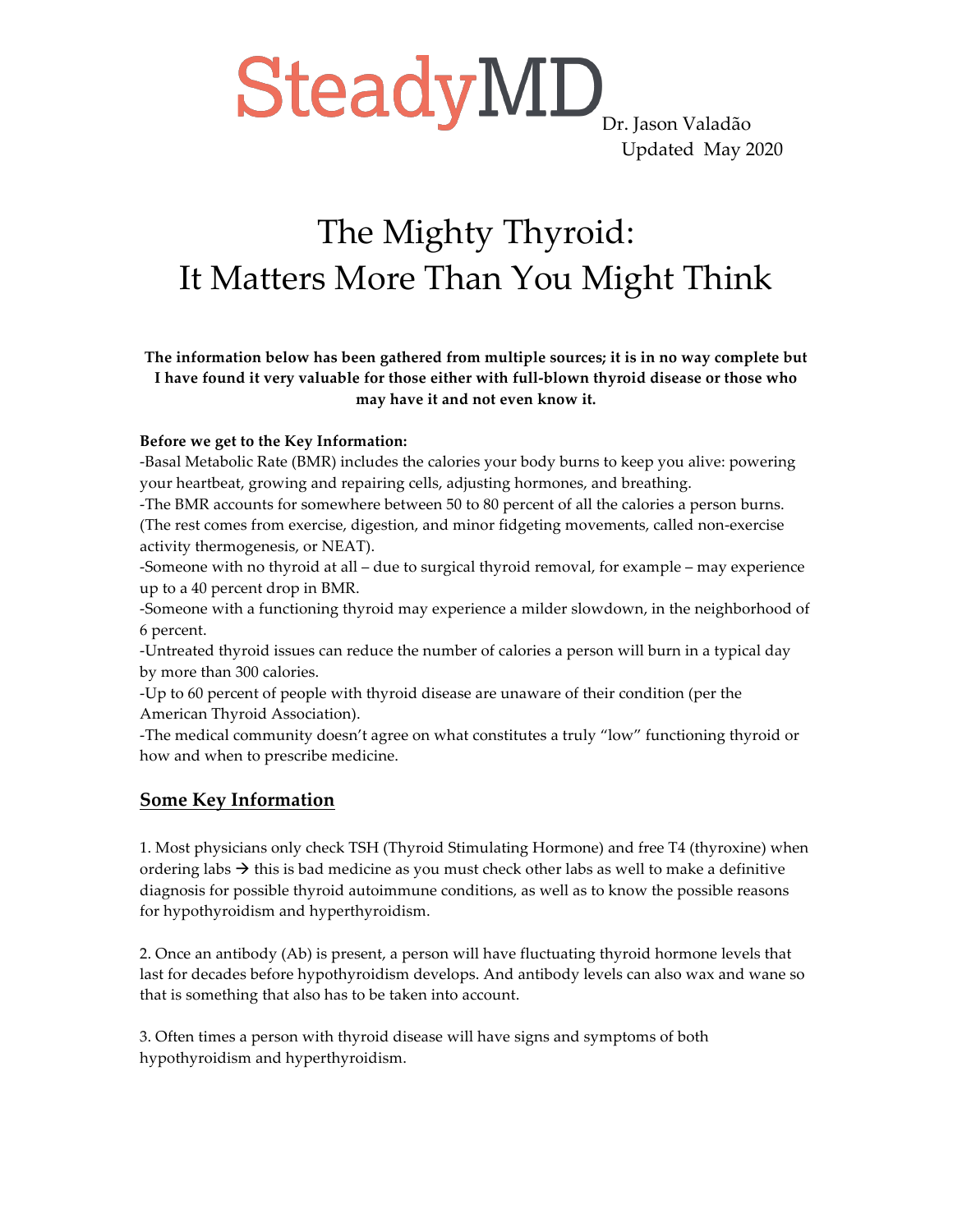## SteadyMD<sub>Dr. Jason Valadão</sub> Updated May 2020

4. Signs and Symptoms of hypo or hyper: Anxiety, Insomnia, Depression, Heart palpitations, Hair loss (as well as coarse hair that easily breaks), Cold hands and feet (or overall coldness), Night Sweats, Menstrual irregularities, Weakness, Constipation, Diarrhea, Irritable bowel syndrome, Brain fog, Carpal tunnel syndrome, Dry skin, Decreased immunity with increased infection rate, Decreased libido, Muscle cramps, Joint pain (the list goes on and on).

5. When TSH is high, T4 and T3 are typically low and this is one of the easiest ways to diagnose hypothyroidism, which is the most common thyroid disorder. TSH may also be misleading as you may have intermittent fluctuations in T3 and T4 (most common with T3 decreasing and T4 increasing).

6. Easy to confuse hypothyroidism and Hashimoto's thyroiditis since 97% of hypothyroid disorders are in fact Hashimoto's.

7. In those with a normal thyroid, the TSH may fluctuate with stress, illness, lack of sleep, pregnancy, and low temperatures and thus a diagnosis should be made after a single blood draw.

8. Thyroid medications should not be prescribed simply because someone is having a hard time losing weight.

9. General rule for treatment: If TSH is greater than 10, but the patient does not have symptoms, TREAT. If TSH is between 3 to 10 and the patient has symptoms, TREAT. Thus, the general lab range of 0.45 to 4.5 (some labs even go up to 8.0) is not adequate for most people. And the reference range also does not account for different weights, comorbid status, and the elderly. The American College of Clinical Endocrinology uses a range of 0.3 to 3.0, which appears to be more appropriate for most people. Most functional medicine practitioners strive for a range of 1.0 to 2.0. And most patients feel best between 0.5 to 2.0.

10 . Central Hypothyroidism:

- Miscommunication between the pituitary gland and the thyroid
- Low T4 and T3, with normal TSH (perhaps even decreased slightly)
- Often due to various medications: glucocorticoids (i.e. prednisone, steroids), dopamine, anti-depressants, and maybe metformin as well
- Medications such as these can all lead to decreased TSH

11. There is no perfect TSH, T3 or T4 level for any one of us, and this is why it can be a long journey to figure out what is best. The key is that you are improving your health, feeling better and working toward living your best life. So be weary of what your friends tell you, or what you hear or see over the Internet. Just because one website says one thing does not mean it is best or even valid.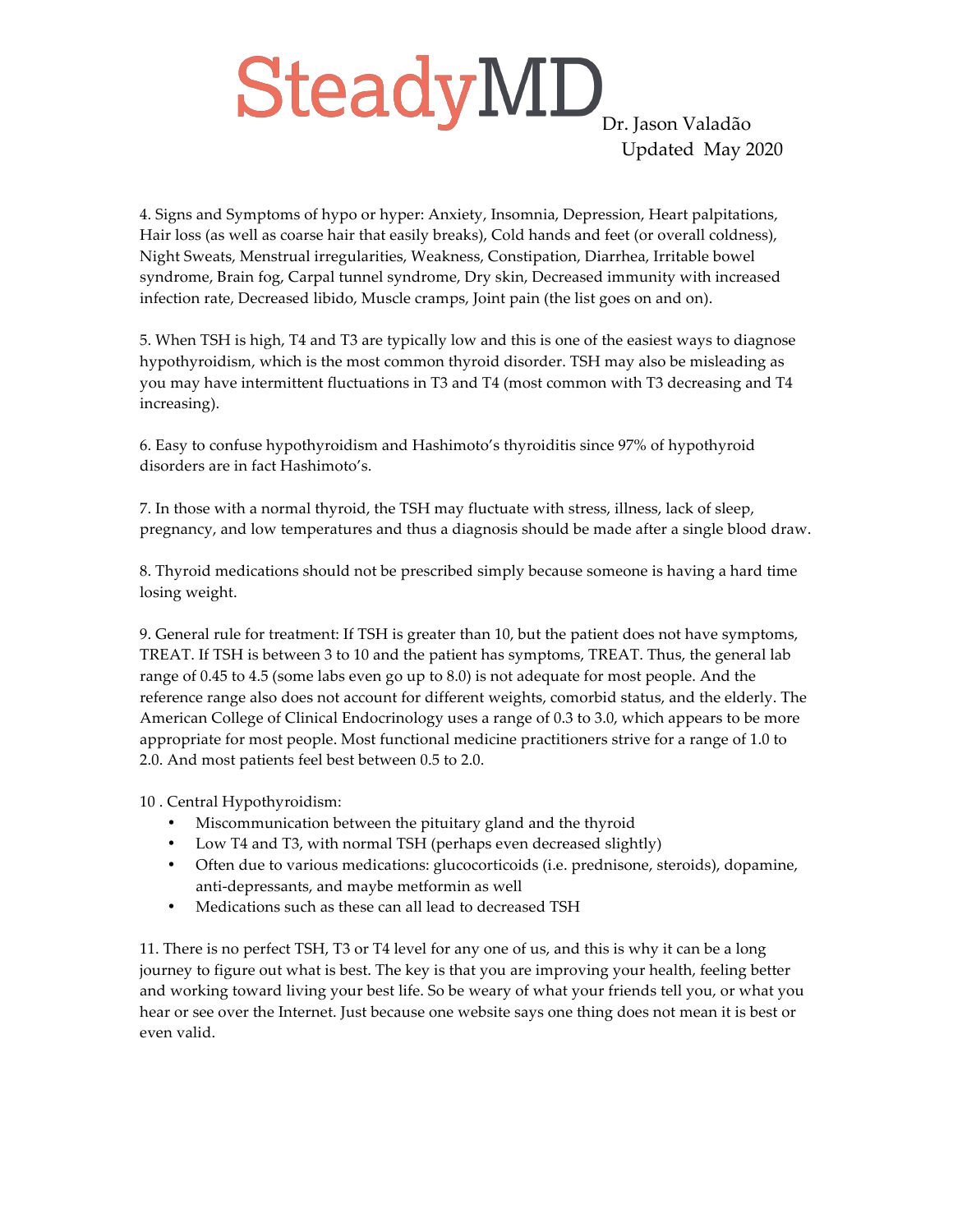# SteadyMD<sub>Dr. Jason Valadão</sub> Updated May 2020

12. Hypothyroidism is MOST prevalent in women (5 to 8 times more likely) possibly because oral contraceptives, hormone replacement therapy, and the hormonal shifts that take place during and after pregnancy as well as during perimenopause can all boost risk.

13. Up to 43 percent of people with hypothyroidism also have iron-deficiency anemia.

14. Key nutrients that may be lacking: Iodine, Iron, Selenium, Zinc (found primarily in sea food), Copper (too much Zinc can lead to copper deficiency), Tyrosine.

#### **Basic Physiology**

1. Thyroid hormones are made from the amino acid tyrosine combined with iodine. The TPO enzyme converts iodide to iodine and hydrogen peroxide is produced. Selenium is needed to balance peroxide or else damage will ensue.

2. Iodine attaches to tyrosine and forms T1 or T2 then these can go together to form T1 + T2 and T2 + T2. And this is how we make T3 or T4 with just a little bit of math. But what is important is the fact that T3 and T4 are the only active forms (not T1 or T2).

3. Minerals such as Zinc, Iron, Selenium and others are essential in maintaining adequate thyroid function.

4. Absorption of thyroid medications:

- 40 to 80% is absorbed in the jejunum and upper ileum of the small intestine
- requires stomach acid, so using PPI and antacid medications will block what we are trying to achieve
- hot lemon water and apple cider vinegar are things to consider using on a daily basis to help build up adequate stomach acid
- Other supplements that may affect absorption: Magnesium, Calcium, Aluminum, Iron

| Hormone/Antibody/Testing |                                |                                           |  |
|--------------------------|--------------------------------|-------------------------------------------|--|
|                          |                                |                                           |  |
| Free T <sub>4</sub>      | Pro-hormone; ~300% more active | T4 supplement such as                     |  |
|                          | than T <sub>3</sub>            | Synthroid/Levothyroxine is typically      |  |
|                          |                                | first-line treatment for hypothyroid      |  |
|                          |                                | disease                                   |  |
| Free T <sub>3</sub>      | 20% comes from Thyroid         | For those with positive antibodies,       |  |
|                          | secretion; 80% from T4 to T3   | supplementing with both T4 & T3           |  |
|                          | conversion when an iodine      | may be essential; T3 has a 6 to 16        |  |
|                          | molecule is removed in our     | hour half life (this is how long it lasts |  |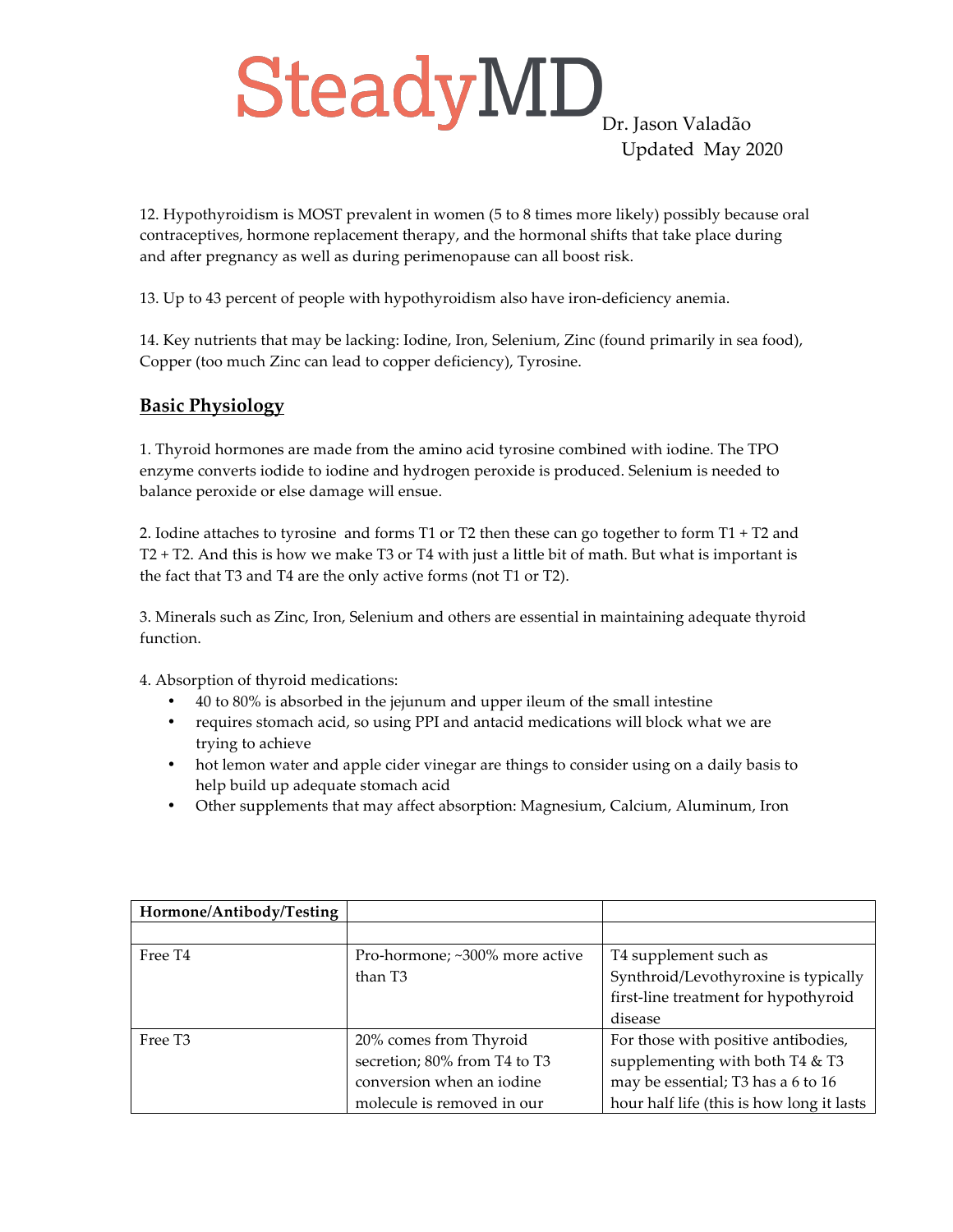# SteadyMD<sub>Dr. Jason Valadão</sub>

### Updated May 2020

|                          | $\epsilon$                      |                                       |  |  |
|--------------------------|---------------------------------|---------------------------------------|--|--|
|                          | organs (i.e., Liver, Kidneys)   | in your system)                       |  |  |
| Thyroperoxidase Antibody | Deficiency in critical minerals | Hashimoto's disease (antibodies       |  |  |
| (TPO Ab)                 | leads to an increase in TPO Ab  | present / auto-immune attack); 1 in 5 |  |  |
|                          |                                 | people with hypothyroid disease       |  |  |
|                          |                                 | have this but only half of those know |  |  |
|                          |                                 | it because their antibody levels were |  |  |
|                          |                                 | never checked                         |  |  |
| Top 6 Thyroid Tests      | TSH, Free T3, Free T4, TPO Ab,  | May also consider ordering a          |  |  |
|                          | TG Ab, Thyroid Ultrasound       | Reverse T3 (not essential in most     |  |  |
|                          |                                 | cases)                                |  |  |
| Reverse T <sub>3</sub>   | Thyroid Receptor Blocker        | It if it is too high then the thyroid |  |  |
|                          |                                 | hormones have nowhere to bind         |  |  |

#### Deciphering Thyroid Labs

| - כ- כ- ס<br><b>TSH</b> | Free T <sub>3</sub> | Free T <sub>4</sub> | <b>TPO/TG Antibodies</b> | Meaning                    |
|-------------------------|---------------------|---------------------|--------------------------|----------------------------|
| Normal                  | Normal              | Normal              | Negative                 | This is an indication that |
|                         |                     |                     |                          | the person is euthyroid,   |
|                         |                     |                     |                          | with a low risk of         |
|                         |                     |                     |                          | Hashimoto's. May need      |
|                         |                     |                     |                          | additional testing.        |
| Normal                  | Low                 | Low                 | $+$ / -                  | Central hypothyroidism     |
| Normal                  | Normal              | Normal              | Positive                 | Euthyroid Hashimoto's      |
| Elevated                | Normal              | Normal              | $+$ / -                  | Subclinical                |
|                         |                     |                     |                          | hypothyroidism             |
| Elevated                | Low                 | Low                 | $+$ / -                  | Hypothyroidism             |
| Low                     | Normal              | Normal              | $+$ / -                  | Subclinical                |
|                         |                     |                     |                          | Hyperthyroidism            |
| Low                     | High                | High                | $+$ / -                  | Hyperthyroidism            |

\*At times, you may see one or the other thyroid hormones (T3/T4) high and or low, as the table above is just the standard example.

#### **Thyroid Medication Interference / Side Effects**

1. Most people are instructed to take thyroid medications first thing in the morning on an empty stomach at least 30 minutes before the first meal (some people will take thyroid medications twice daily or even at night). This is essential as many things can affect absorption such as coffee. Proton-Pump-Inhibitors (PPIs) as well as ant-acids will also decrease thyroid absorption.

2. There is research data that shows there is an increased risk of osteoporosis with the use of thyroid medications. A great example where benefits and risks must be weighed and all precautionary methods taken.

3. Doctors should not use thyroid medications to induce weight loss in those with normal thyroid levels, even if a patient persists, especially in this day and age of the Internet. There should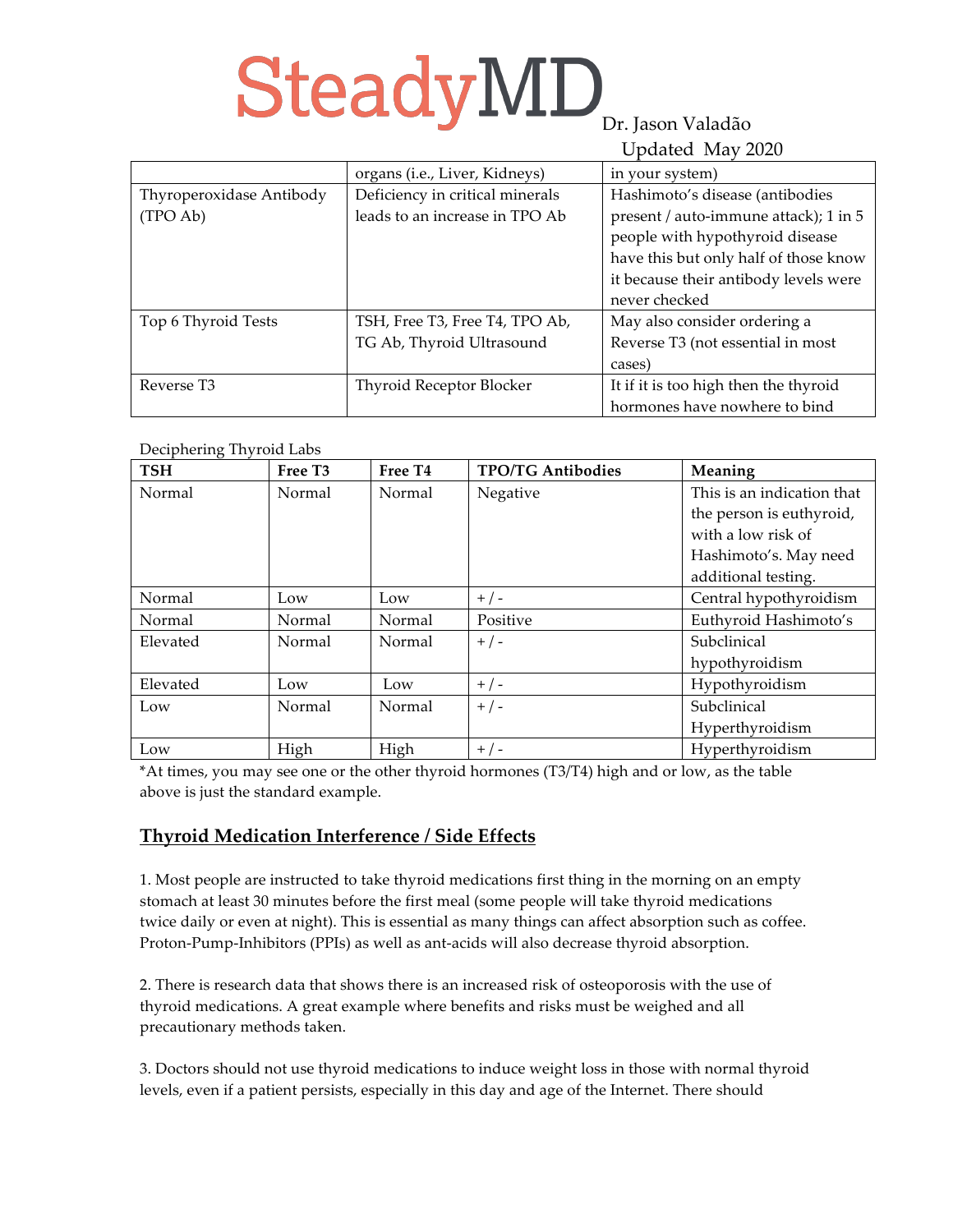# SteadyMD<sub>Dr. Jason Valadão</sub>

## Updated May 2020

always be a valid reason to use medication and or supplements (they are not always safe even though a functional medicine doctor, chiropractor, or naturopathic practitioner may tell you otherwise.

4. T3 medications have been shown to worsen the adrenal glands which is a necessity when it comes to controlling things like cortisol, so don't simply take T3/T4 combinations because you were told they are better than T4 alone. Those with adrenal insufficiency more often than not must stay away from using thyroid hormones.

5. When conducting follow-up labs after using thyroid medications one must postpone the morning dose and get the labs drawn first. And little extra fasting never hurt anyone.

#### **The Gut and a Healthy Thyroid**

1. Celiac disease, as well as gut infections such as H. pylori may trigger thyroid disease. Lactose intolerance (75% of humans cannot digest lactose) affects thyroid.

2. Various microbiome kits/tests that you may want your physician to order: -GI Map Kit -Genova Kit -Biohealth Kit -Metameric Kit

But you must understand that just because you decide to check out the bacteria levels in your gut, there is not a prescription/supplement/diet that will automatically fix it.

3. You may need to check for various gut problems with tests such as the Hydrogen or Lactose breath test. As mentioned above, but worth repeating, Lactose is really bad for lots of people and more than 75% of people across the world are lactose intolerant. You don't need an actual test to confirm this, just stopping drinking or eating things with lactose and if that works you know you cannot tolerate it. An allergist has no reason to check you for lactose intolerance.

4. Many people have restored complete thyroid function (no medication use) once they restore their gut health, but it can take a long time, so you have to be willing to fight.

#### **Various Medications That You May Come Across**

- Synthroid (T4 only; it is a pro-drug and needs conversion from T4 to T3 in the body; some T4 will convert to reverse T3)
- Tirosint (Hypoallergenic T4; not available with many insurance plans)
- NP Thyroid (typically in a ratio of 4:1 of T4:T3)
- Armour Thyroid (this medication has too much T3 for most people)

Synthetic thyroid medications are in fact identical in structure to the hormones in our bodies.